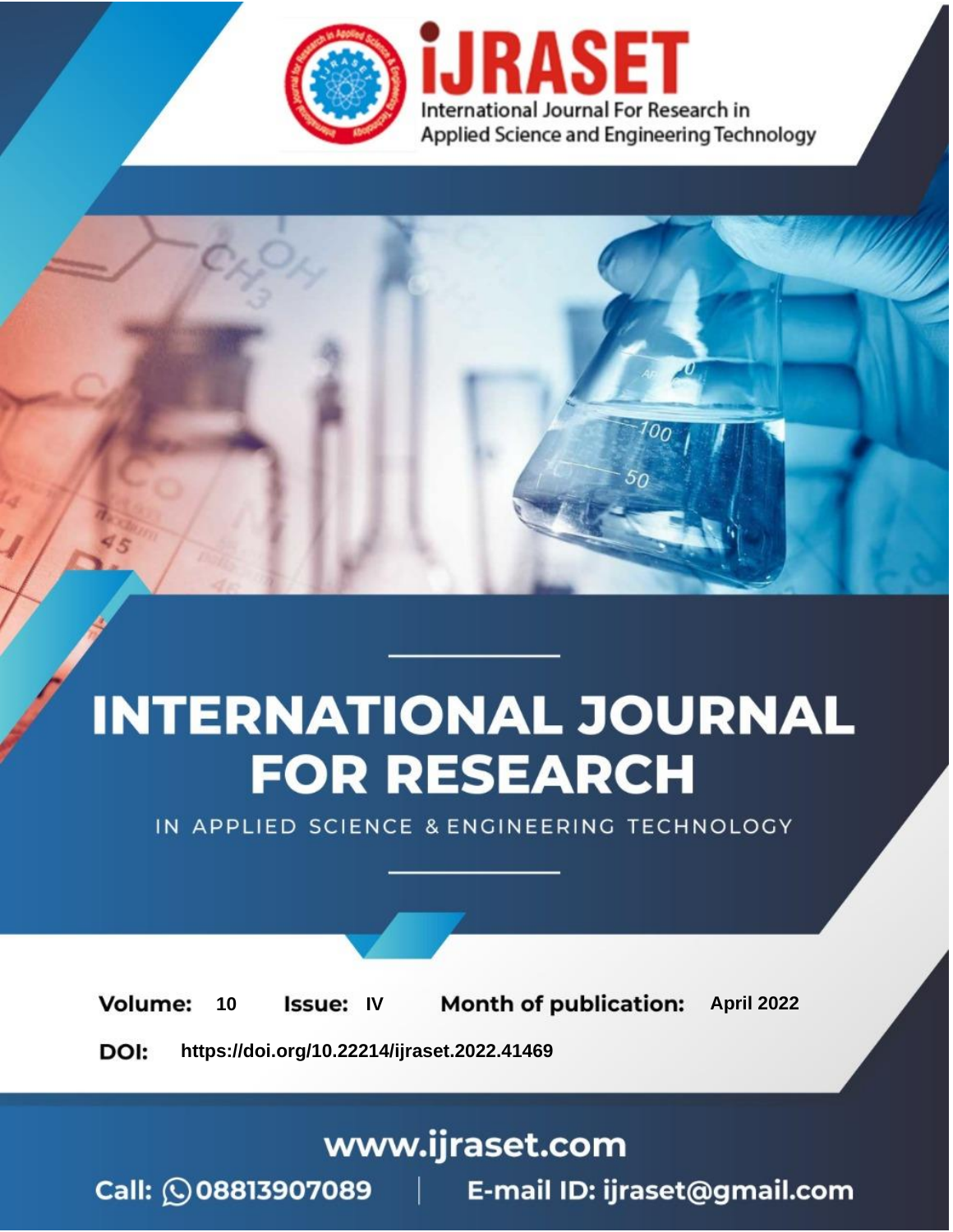### **Review Paper on Implementation of Management of Patient Data Records using Web Application**

Shweta Gavhande<sup>1</sup>, Roshni Kolhe<sup>2</sup>, Dhanshri Ghugal<sup>3</sup>, Rohini Bhondekar<sup>4</sup>, Prof. Sujata More<sup>5</sup>

*<sup>1</sup>Assistant Professor at department of Information Technology, Nagpur Institute of Technology, Nagpur Rashtrasant Tukadoji Maharaj Nagpur University*

*Abstract: This study explains how a strategy for identifying and preventing patient-related data transfer theft at academic institutions was designed and implemented. To deliver remote services to its patients, every healthcare establishment cannot afford to modernise or digitise. As an outcome, patients and healthcare professionals must travel to a healthcare institution for diagnostics, extending their travel time and raising their expenditures. As a result, programmers devised the concept of developing a Web-based application system that keeps track of all credentialed physicians and their contact details. The web application will produce a unique user ID for each user using the information on their Aadhaar card. This is a straightforward method of obtaining digital access to your medical information. This paper having proper study over how different methods are managing their all the records between patients, admin and doctors.*

*Keywords: patient data transfer, patient records, web application-based system, patient data monitoring.*

#### **I. INTRODUCTION**

"Implementation and Design of patient data management systems" By incorporating digital technology into the healthcare system, health records may be simply and swiftly transferred between medical facilities, according to "An Approach towards Automation of Patient Related Data Transfer." Patients who have access to their own health records are more involved in their own treatment, which strengthens the patient–provider relationship. As a result of this study, the efficacy of healthcare management will be upgraded and increased. Healthcare organizations everywhere around the world are developing health record management software or systems.

One of the ways to help the individual with their own healthcare is to use patient records management systems that track all of this data from various contacts with a variety of health specialists throughout time. This system is an electronic application that allows users to secure and confidentially access, manage, and share their health information. Every healthcare facility that cannot afford to modernise or digitise in order to provide remote services to its patients. As a result, patients and health professionals must go to a healthcare facility for diagnostics, adding to their travel time and costs. Developers have come up with the idea of creating a Webbased application system that maintains track of all authenticated physicians and their contact information. With the aid of the Aadhaar card number, the web application will generate a unique user ID for each user. This is a simple way to get digital access to your medical records. You can build an easy-to-remember HealthID and link it to your Aadhaar. Even without user's consent, no one in the hospital can view his data. All of the users' health records will be stored in this project. By providing the user's unique ID, you may view their medical records. Save all of the patient's records in an encrypted md5 database. Whenever someone wants to go to the hospital.

#### **II. LITERATURE SURVEY**

Rifat Shahriyar et al. in 2019 [1] This paper shows mobile phones have become an inseparable part of our lives; health care may be more effortlessly integrated into our daily lives. It allows for the delivery of reliable medical information via mobile devices at any time and from any location. Sensors, low-power integrated circuits, and wireless transmission advancements have made it possible to create low-cost, compact, lightweight, and intelligent bio-sensor nodes. These nodes may be effortlessly incorporated into wireless personal or body area networks for mobile - based monitoring, as they are capable of sensing, processing, and broadcasting one or more vital signs. In this study, we describe the Intelligent Mobile Health Monitoring System (IMHMS), which uses biological and environmental data acquired by deployed sensors to deliver medical feedback to patients via mobile devices.

M.V. patil et al. 2001 [2] This paper demonstrates the remote usage of a patient monitoring system employing VLSI technology, as well as providing clinicians with new alternative user interfaces. We investigate the prospects for patient monitoring using GSM technology. The goal is to come up with solutions for using a remote patient monitoring system.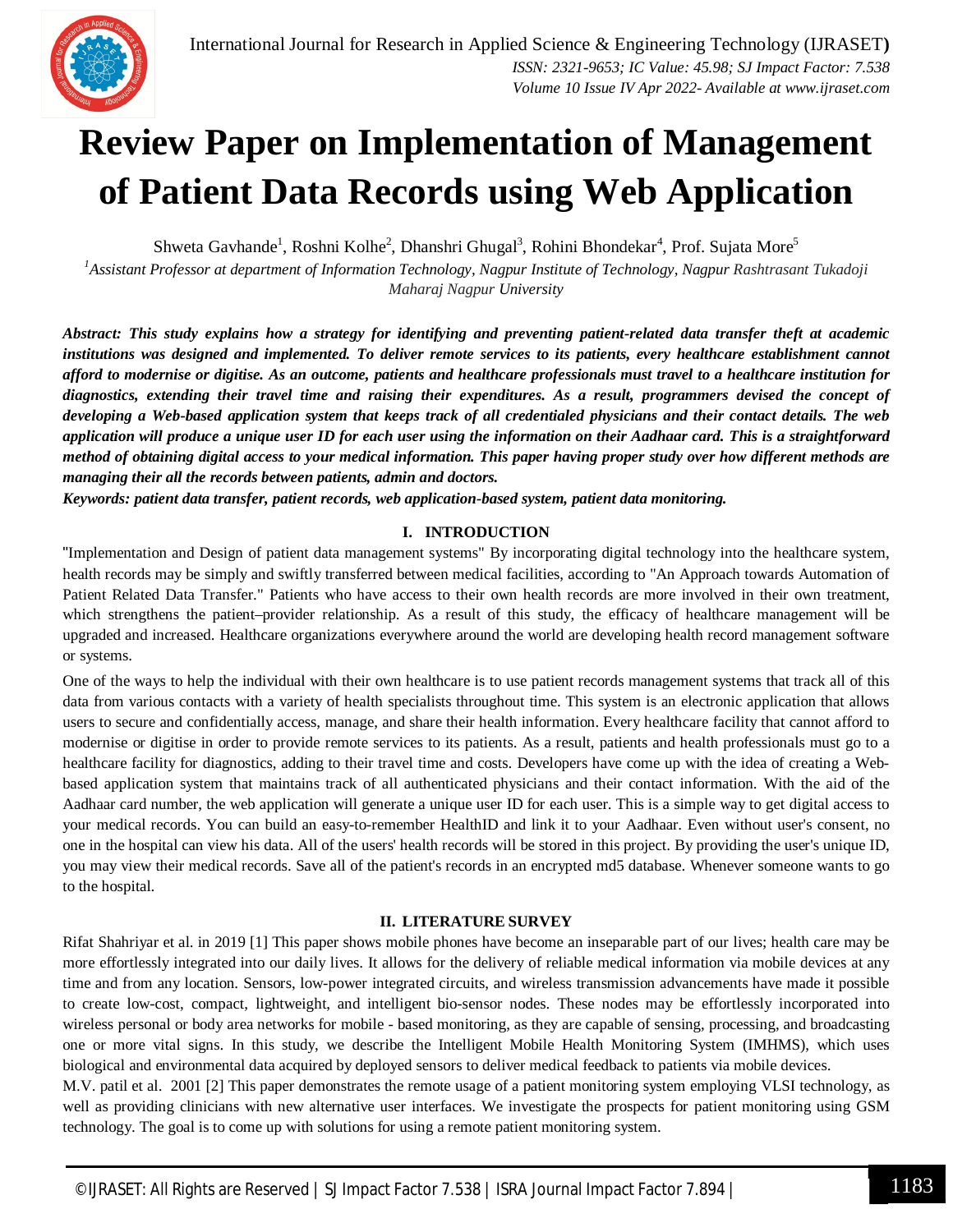

#### International Journal for Research in Applied Science & Engineering Technology (IJRASET**)**

 *ISSN: 2321-9653; IC Value: 45.98; SJ Impact Factor: 7.538 Volume 10 Issue IV Apr 2022- Available at www.ijraset.com*

The goal of the Patient Monitoring System is to get a quantitative evaluation of patients' essential physiological characteristics throughout critical times of biological function.

Baki Koyuncu et al. 2015 [3] In this paper they developed system is an integrated information system for managing a hospital's administrative, economic, and medical elements. As a subject of study, the system's goal in health informatics is to accomplish the patient care and administration with the finest possible assistance processing of electronic data This includes all paper-based products. Machines that process data as well as machines that process data A laboratory information system is a type of software that allows you to keep track of your results in the lab. is in charge of receiving, processing, and storing data Produced as a result of medical laboratory procedures The majority of people are unaware of hospital processes. They are unsure which department they should go to for their research. medical issues that are specific. As a result, an intelligent system it is necessary to assist them.

Carmelo Militello, et al. in 2015 [4] EHR 2.0 is an evolution of existing Electronic Health Records (EHR) that provides intelligent assistance for all healthcare practitioners and patients in the National Health System, with the goal of enhancing treatment quality and boosting patient participation in the health-care and preventative process. The Virtual Health Record (VHR), an intelligent resource on the networks that comprises all the digital information accessible about the patient's health, is at the heart of EHR 2.0, according to the report. The main services of the VHR are presented as a result of an analyzation of some innovative medical scenarios.

Kissi Mireku, et al in 2019 [5] This portion of the study explains how data was collected and analyzed in order to arrive at the study's conclusions. To fulfil the goal of this research, which is to explore the effects of client knowledge on data System for maintaining privacy and health data. The research used a method of data collecting and analysis that is quantitative. A To obtain data from the participants, a random sampling strategy was used. main major sources of information After gathering and saving data in Microsoft Excel, the statistics programmed SPSS version 22 is compatible with Excel version 2013.a tool for analyzing data A Pearson correlation analysis is a method of determining the relationship between two variables. a study was carried out to look at the link between the the dependent variable as well as the independent factors were investigated. That is data security and privacy.

van Ginneken, A.M., et al. by 2002 [6] The belief that the computerized patient record (CPR) will be the technology of the future is no longer limited to a small group of visionaries. The paper record, it is widely believed, can no longer match the demands of modern health care. Even those professionals who are resistant to change recognize the CPR's additional potential. Regardless of the fact that several healthcare practitioners are aware of the benefits of CPR, and the Institute of Medicine recommended it as a critical healthcare technology in 1991. The above-mentioned advantages come with a set of conditions. A major amount of these criteria can be separated into two categories: record consultation criteria and computer-assisted translation requirements.

M.AZHAGIRI et al. in 2018 [7] In this paper, EHR is widely used in the medical field. An electronic health record (EHR) is a digital version of a medical record that makes medical reports easily accessible. EHRs provide the potential to provide data about a patient's treatment to many authorized individuals in a secure format.

Despite the fact that EHRs vary in context and systematic approach towards the record, they are frequently created to contain the patient's medical and treatment history records, as well as the patient's prescribed medication, diagnoses, diagnostic images, immunization dates, allergies, and laboratory results, among many other things. Although this has proven to be exceedingly difficult, electronic records have the capacity to consolidate information from numerous registered resources and give a more holistic view of patient facts.

Dr. Vivek kadambi et al. in 2018 [8] The major goal of electronic health record (EHR) technology is to improve healthcare delivery quality, safety, and efficiency. This technical paper examines the "mNotes" electronic health record (EHR) system from the standpoint of Remote Patient Management (RPM) for metabolic disorders and lifestyle diseases treated with nutrient supplementation and Bioidentical Hormonal Replacement Therapy (BHRT). The goal was to conduct a review. The structure for keeping health records. The model that was utilized to make the best use of M-notes in remote patient monitoring. The Healthcare Coordination Model is a model for coordinating the activities of the many entities involved in healthcare delivery. Interoperability between EHRs is a possibility. Working models for RPM using the EHR and readily available IT technologies were created based on the features given by mNotes.

Erwin halim et al. in 2020 [9] The goal of this research was to find out what challenges developers experience while creating a medical record system for hospitals. The level of care provided to patients will be influenced by the use of high-quality medical records. The orderly administration of health care becomes effective and efficient when a competent medical record management system is used. The proposed systems in this study are web-based and mobile applications. Architectural design, flow chart design, data flow diagram design, database design, and system interface design are all included in the scope of the evaluation.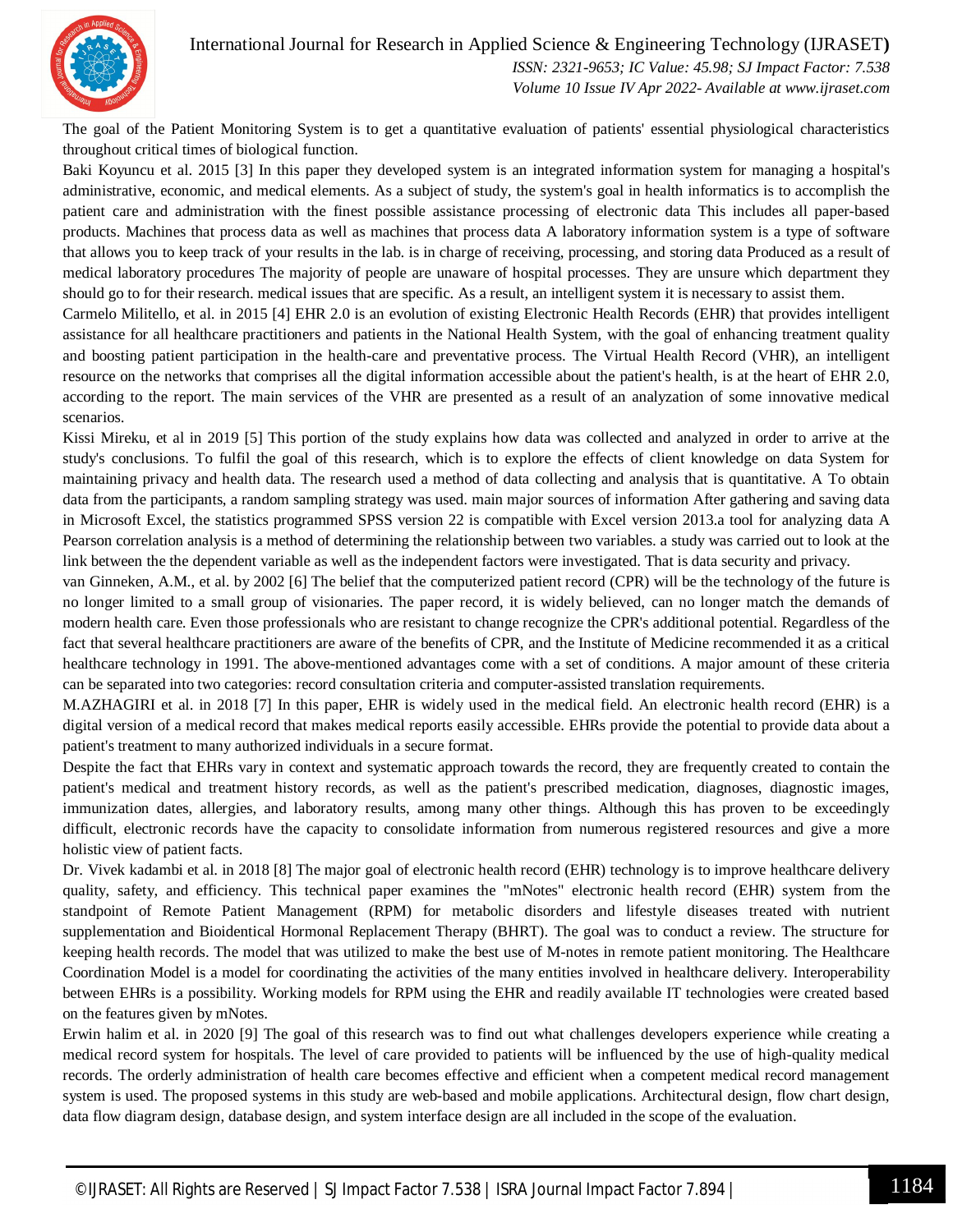

#### International Journal for Research in Applied Science & Engineering Technology (IJRASET**)**

 *ISSN: 2321-9653; IC Value: 45.98; SJ Impact Factor: 7.538 Volume 10 Issue IV Apr 2022- Available at www.ijraset.com*

The exploratory technique was used to corroborate the findings of this study, which involved five physicians and nurses working in Jakarta hospitals, as well as 72 road victims who were being treated.

Blobel, B et al. by 2006 [10] For EHCR specifications and implementations, three standard ideas have been established: the component-oriented single model approach, the component-oriented dual model approach, and the multi-model approach of component-oriented services. The first two techniques aim to integrate data, embed concepts into structures (in the case of the single model approach) or describe and implement them using archetypes (in the case of the dual model approach), and provide datadriven features such as workflow concepts and alert systems. Because of the architectural paradigm used, the third method emphasizes functional integration, i.e., interoperability. This degree of integration is also known as semantic integration.

#### **III.DISCUSSION**

After reading through various papers, in this age, EHR is widely used in the medical field. An electronic health record (EHR) is a digital version of a medical record that makes medical reports easily accessible.

EHRs provide the potential to provide data about a patient's treatment to many authorized individuals in a secure format. Despite the fact that EHRs vary in context and systematic approach towards the record, they are frequently created to contain the patient's medical and treatment history records, as well as the patient's prescribed medication, diagnoses, diagnostic images, immunization dates, allergies, and laboratory results, among many other things. Although this has proven to be exceedingly difficult, electronic records have the capacity to consolidate information from numerous registered resources and give a more holistic view of patient facts.

#### **IV.FLOWDIAGRAM**

Flow diagram of Model for pharma interaction in HER system as discussed in paper [8] remote patient management system, below fig 1.0.



Fig. 1.0 Model for pharma interaction

#### **V. CONCLUSIONS**

The concept was proven to be effective in treating local and long-distance patients using the EHR, which was backed up by a clinical team utilizing widely available IT technologies. Integration of these technologies into the EHR system, as well as direct integration with LIS into the EHR system, is the next natural step in the system's growth "mNotes" EHR is a valuable platform for Remote Patient Management of chronic metabolic and lifestyle illnesses, including clinical treatment and documentation, as well as collecting usable data from its Health Information System. Interoperability with other cloud-based EHRs, as well as medical information systems, laboratories, pharma, and other elements, will be a logical progression for the EHR.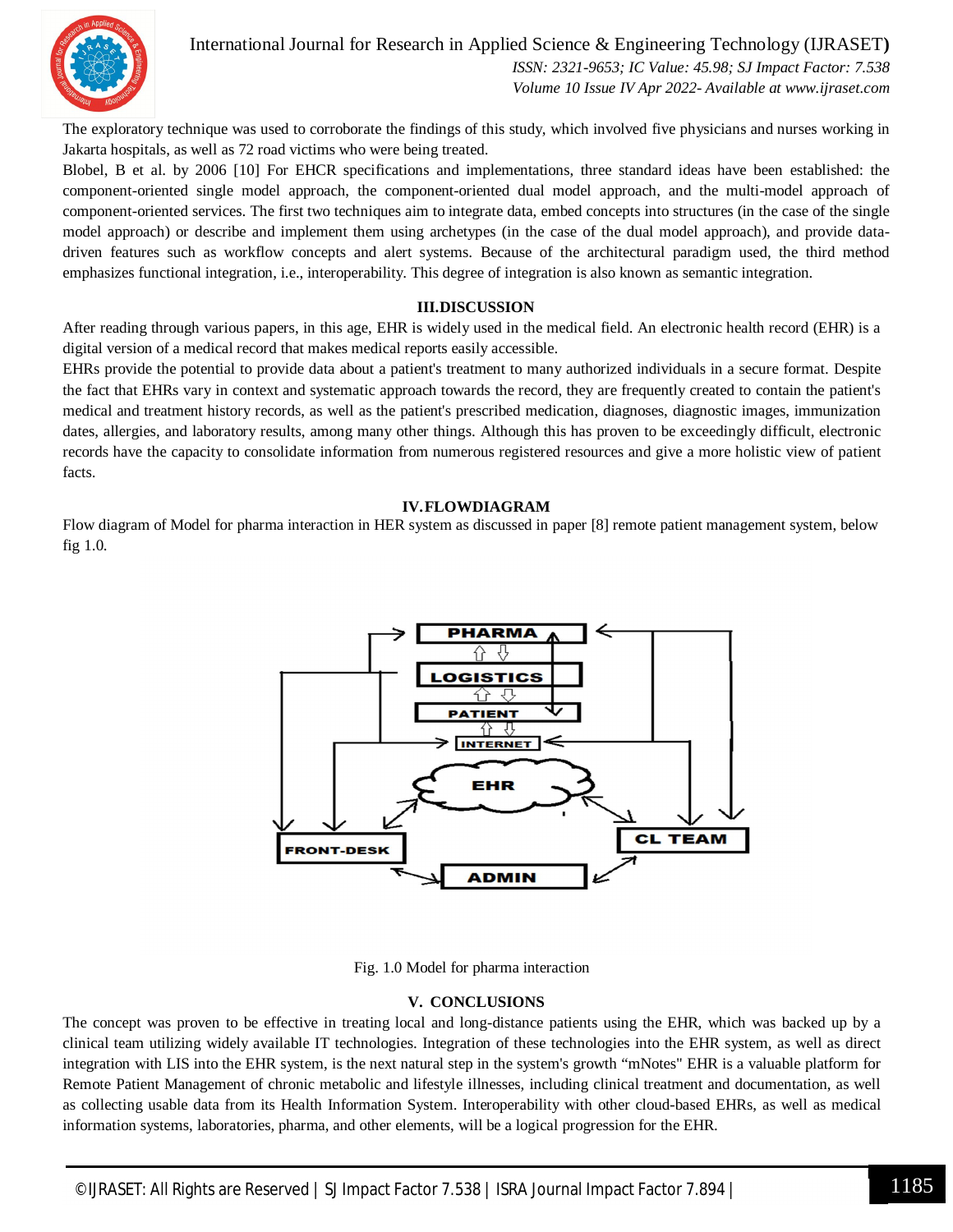

International Journal for Research in Applied Science & Engineering Technology (IJRASET**)**

 *ISSN: 2321-9653; IC Value: 45.98; SJ Impact Factor: 7.538 Volume 10 Issue IV Apr 2022- Available at www.ijraset.com*

#### **VI.ACKNOWLEDGMENT**

This work is done, supervised and supported by students and faculty members of the Department of Information Technology, Nagpur Institute of Technology Nagpur, India.

#### **REFERENCES**

- [1] Rifat Shahriyar, Md. Faizul Bari, Gourab Kundu, Sheikh Iqbal Ahamed, and Md. Mostofa Akbar, Intelligent Mobile Health Monitoring System, International Journal of Control and Automation Vol.2, No.3, September 2009.
- [2] Mrs. M. V. Patil, Mrs. M. S. Chavan, Gsm Based Remote Patient Monitoring System, Department of Electronics Bharati Vidyapeeth University College of Engg. Pune, 2001.
- [3] Baki Koyuncu, Hakan koyuncur,Intelligent Hospital Management System (IHMS), International Conference on Computational Intelligence and Communication Networks,2015.
- [4] Carmelo Militello, Salvatore La Iacona , Luca Dan Serbanati , Fabrizio L. Ricci , Maria Carla Gilardi, A Virtual Health Record-based EHR System, The 5th IEEE International Conference on E-Health and Bioengineering – EHB, 2015.
- [5] Kissi Mireku, Zhang, Gbongli Komlan, Patient Knowledge and Data Privacy in Healthcare Records System.2017.
- [6] van Ginneken, A.M., The computerized patient record: balancing effort and benefit. Int. J. Med. Inf.2002.
- [7] M.AZHAGIRI, AMRITA, R APARNA, JASHMITHA B, secured electronic health record management system.2018.
- [8] Dr. Vivek kadambi, Dr. Nilima, Dr. Shruti, Review of an Electronic Health Record model to facilitate Remote Patient Management in metabolic and lifestyle diseases, National Library of Medicine, Institute of Electrical and Electronics Engineers, 2018.
- [9] Erwin Halim, Gem Norman Thomas, Daphne Ratna Hidyat, "Smart Healthcare" a Medical Record System for Effective Health Services,, Institute of Electrical and Electronics Engineers, 2020
- [10] Blobel, B. Advanced and secure architectural EHR approaches. Int. J. Med. Inf. 2006; 7: 185–190.